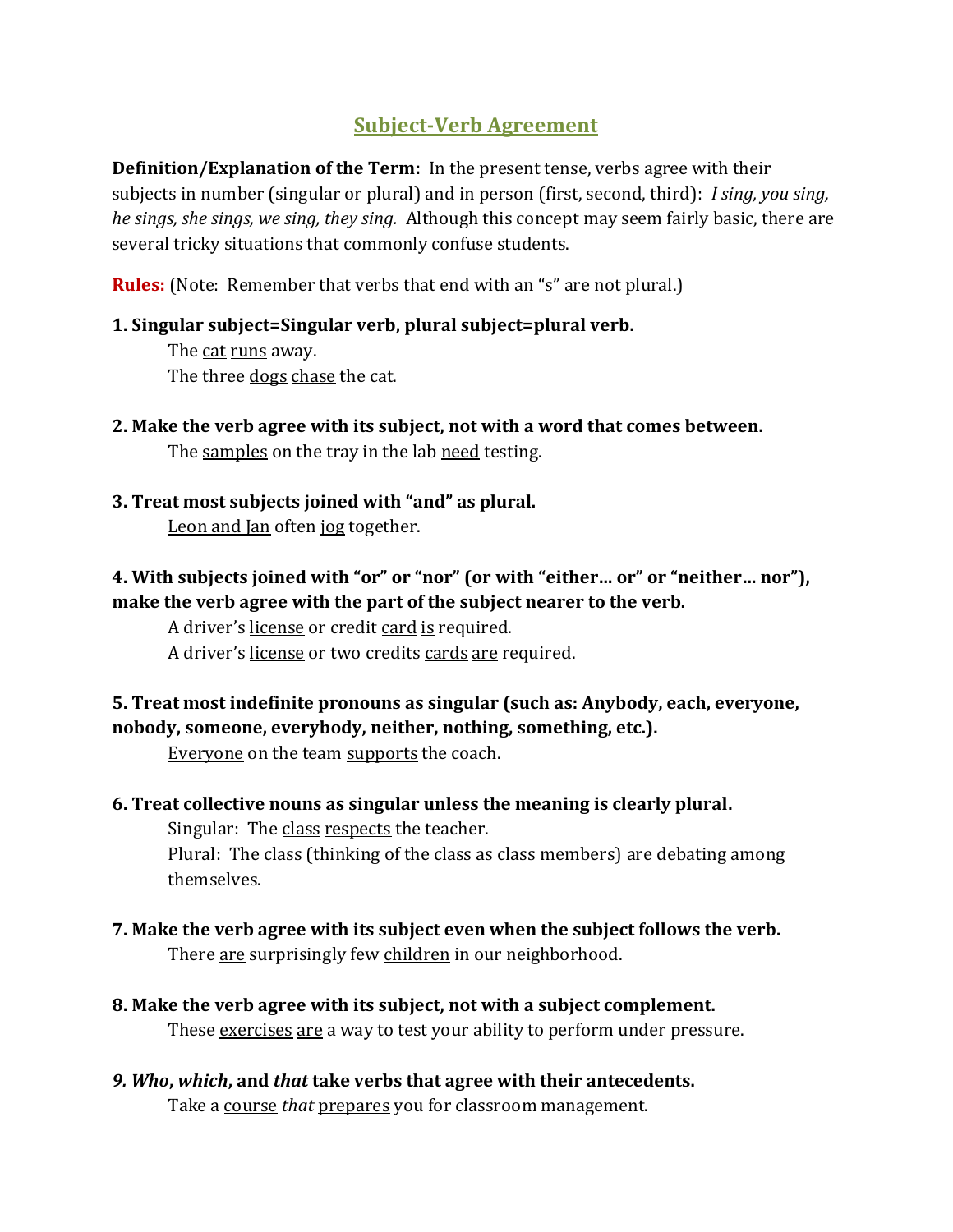## **10. Words such as athletic, economics, mathematics, physics, politics, statistics, measles, and news are usually singular, despite their plural form.**

Politics is among my mother's favorite pastimes.

## **11. Titles of works, company names, words mentioned as words, and gerund phrases are singular.**

*Lost Cities* describes the discovery of fifty ancient civilizations.

### **Need More Help?**

- Bedford: pgs. 243-255; exercises pgs. 254-255
- Explanation: <http://owl.english.purdue.edu/owl/resource/599/01/>
- Video: Tricks and Explanations [http://www.youtube.com/watch?v=M\\_P6d\\_Pt76k](http://www.youtube.com/watch?v=M_P6d_Pt76k)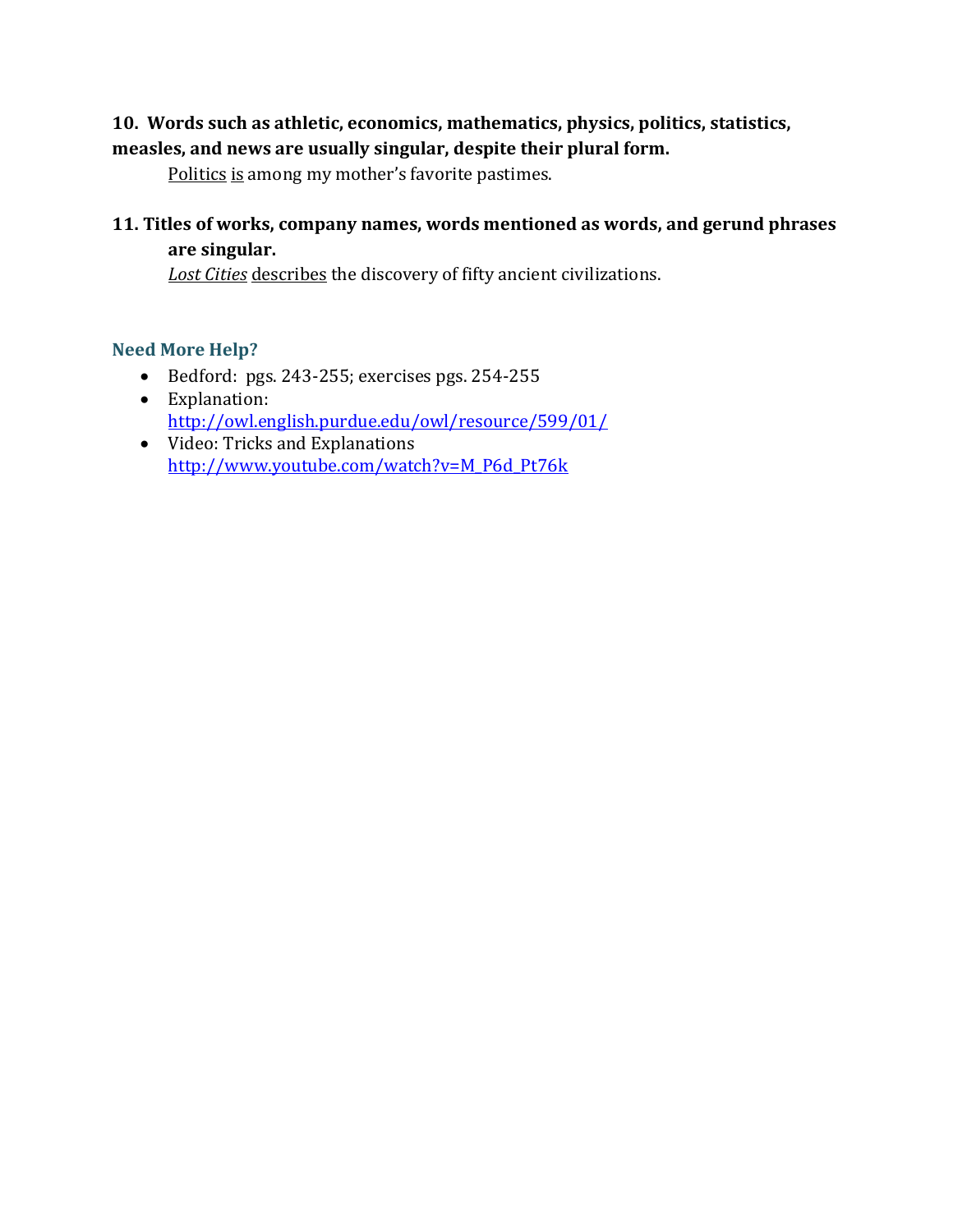# Subject-verb agreement at a glance

### Present-tense forms of love and try (typical verbs)

| <b>FIRST PERSON</b><br><b>SECOND PERSON</b><br><b>THIRD PERSON</b> | SINGULAR<br>I<br>you<br>he/she/it        | love<br>love<br>loves                | PLURAL<br>we<br>you<br>they | love<br>love<br>love             |
|--------------------------------------------------------------------|------------------------------------------|--------------------------------------|-----------------------------|----------------------------------|
| <b>FIRST PERSON</b><br><b>SECOND PERSON</b><br>THIRD PERSON        | <b>SINGULAR</b><br>I<br>you<br>he/she/it | try<br>try<br>tries                  | PLURAL<br>we<br>you<br>they | try<br>try<br>try                |
| Present-tense forms of have                                        |                                          |                                      |                             |                                  |
| <b>FIRST PERSON</b><br><b>SECOND PERSON</b><br>THIRD PERSON        | SINGULAR<br>I<br>you<br>he/she/it        | have<br>have<br>has                  | PLURAL<br>we<br>you<br>they | have<br>have<br>have             |
| Present-tense forms of do                                          |                                          |                                      |                             |                                  |
| <b>FIRST PERSON</b><br><b>SECOND PERSON</b><br>THIRD PERSON        | <b>SINGULAR</b><br>I<br>you<br>he/she/it | do/don't<br>do/don't<br>does/doesn't | PLURAL<br>we<br>you<br>they | do/don't<br>do/don't<br>do/don't |
| Present-tense and past-tense forms of be                           |                                          |                                      |                             |                                  |
|                                                                    | SINGULAR                                 |                                      | PLURAL                      |                                  |
| <b>FIRST PERSON</b>                                                | I                                        | am/was                               | we                          | are/were                         |
| <b>SECOND PERSON</b><br><b>THIRD PERSON</b>                        | you<br>he/she/it                         | are/were<br>is/was                   | you<br>they                 | are/were<br>are/were             |

Transparency Master to Accompany The Bedford Handbook, Seventh Edition, by Diana Hacker. Copyright © 2006 by Bedford/St. Martin's.